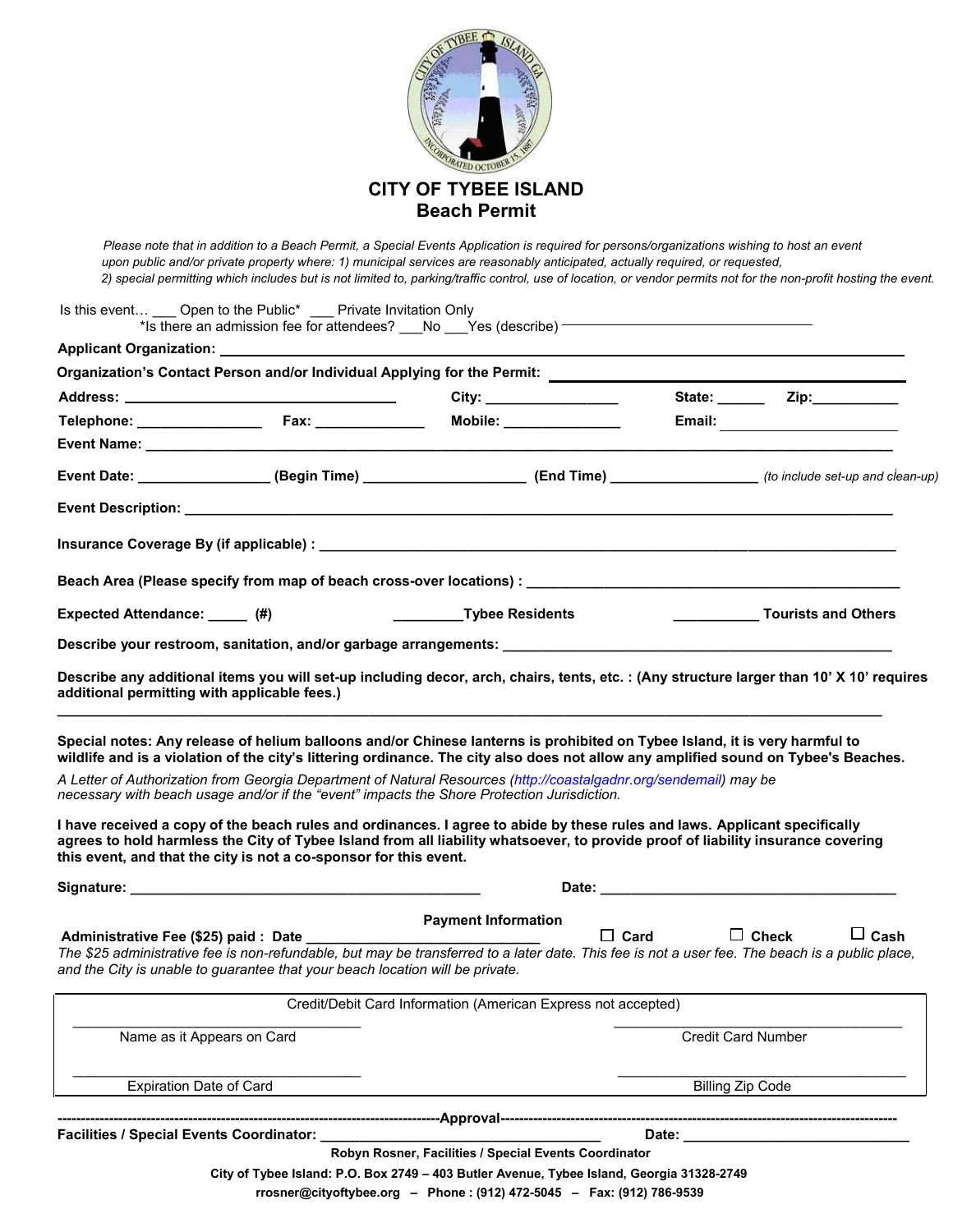## Chapter 12 - BEACHES AND WATERWAYS

## ARTICLE I. - IN GENERAL

Sec. 12-1. - Use of municipal beaches and facilities.

- (a) *Rules and regulations.* All persons entering upon the public beaches, or structures erected thereon, shall comply with the following rules and regulations, and failure to do so shall constitute a violation of this article:
	- (1) *Swimming area.* It shall be unlawful for any person to swim outside of the area extending 50 yards from the water's edge.
	- (2) *Placement of litter.* It shall be unlawful to throw, place, deposit, sweep or scatter, or cause to be thrown, placed, deposited, swept, or scattered, any paper, food, cigarette butts, bottles, cans, trash, fruit peelings or other refuse upon the beaches or structures erected thereon. Beach goers must have their trash in a container at all times.
	- (3) *Glass or breakable containers.* It shall be unlawful for any person to take or carry upon the beaches or structures erected thereon any glass or breakable containers.
	- (4) *Pets.* It shall be unlawful for any person who owns, is in control of, or is in charge of, any dog or other pet, to allow or take that dog or other pet upon the beaches or structures erected thereon. This does not include properly certified guide dogs, or similar animals assisting the blind, deaf, or other physically handicapped persons.
	- (5) *Motorized vehicles.* It shall be unlawful for any person to take any motorized vehicle on to the beaches or structures erected thereon. This includes automobiles, trucks, motorcycles, allterrain-vehicles and similar motor driven vehicles and craft. This does not include properly marked emergency vehicles while in the course of an emergency operation, or maintenance/utility vehicles in the employ of the city or similar governmental entity and engaged in a legitimate operation.
	- (6) *Motorized watercraft.* It shall be unlawful for any person to operate any motorized watercraft, such as a jet ski, motorboat, and similar craft, within 1,000 feet of the waterline on any part of the beach between the north and south rock jetties.
	- (7) *Fires.* It shall be unlawful for any person to build or maintain any type of open fire on the beach, including any type of charcoal fire, whether or not in a grill or similar container.
	- (8) *Disturbing dune vegetation.* It shall be unlawful for any person to pick, gather, remove, walk in the dunes, or otherwise disturb the vegetation present on sand dunes, including sea oats.
	- (9) *Surfboarding and fishing.* Surfboarding and fishing shall be permitted only in designated areas. No person shall operate a surfboard/paddle board unless it is equipped with an appropriate leash which is used at all times. No person shall fish except in areas designated for such purposes. Fishing is prohibited within the 60-foot right-of-way on Alley #3 Back River boat ramp.
	- (10) *Commands of lifeguards.* It shall be unlawful for any person to deliberately disobey any reasonable command of a duly appointed and identified lifeguard while in the legitimate performance of his duty, such commands being intended to ensure the safety of persons using the beach and any structures erected thereon.
	- (11) *Disorderly conduct; endangerment of self or others.* It shall be unlawful for any person to come upon the beaches or structures erected thereon, and individually or in concert with others, do any act or create any condition which does or is calculated to encourage, aid, abet, or start a riot, public disorder or disturbance of the peace; and it shall not be necessary to prove that that person was solely responsible for that riot, public disorder or disturbance of the peace, but only that his appearance, manner, conduct, attire, condition, status or general demeanor was a motivating factor that resulted in the riot, public disorder or disturbance of the peace. Any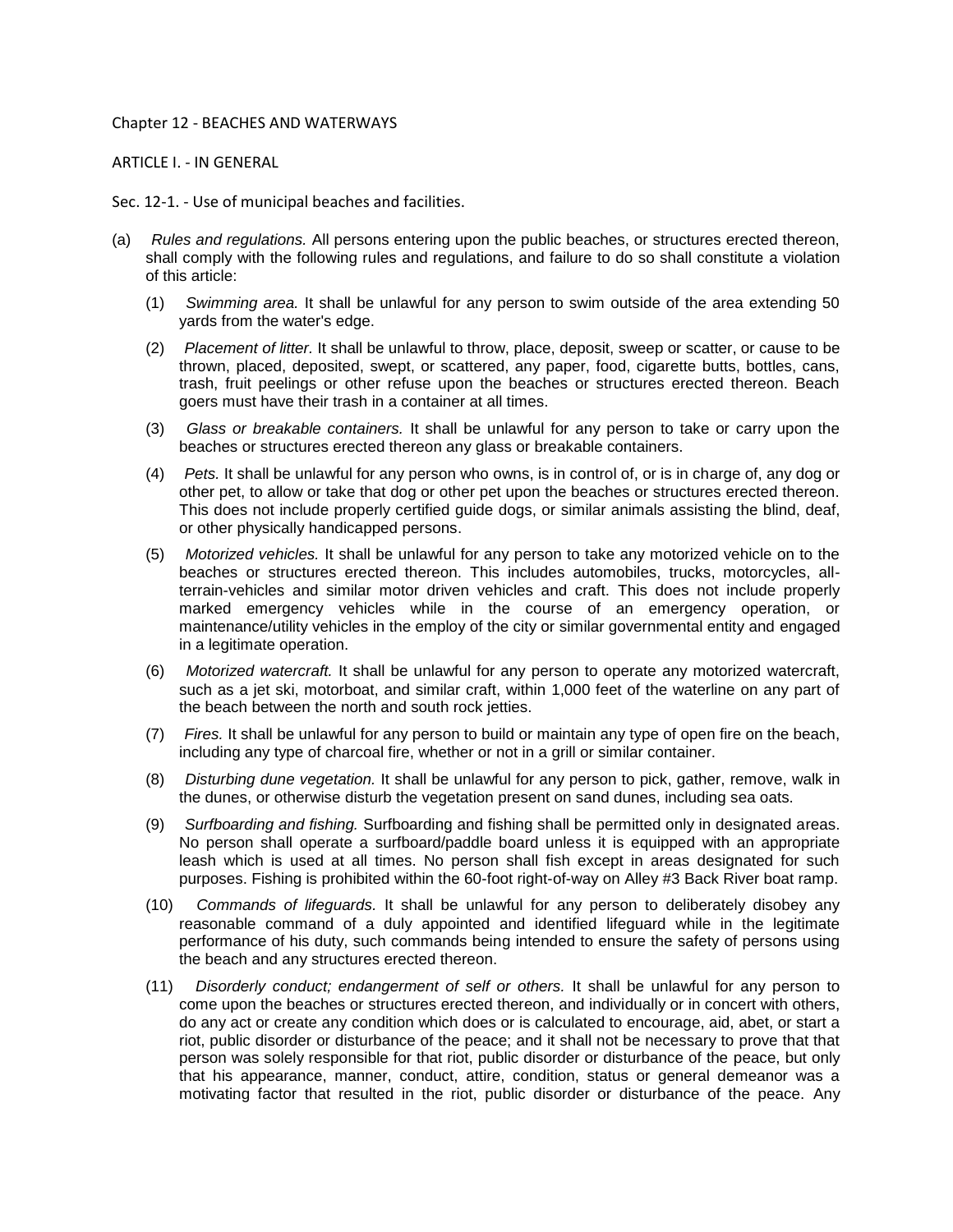person who refuses when commanded by a police officer or other enforcement official of the city to leave the beach or structures erected thereon immediately, shall be guilty of an offense for refusal to obey the order or command of a police officer or other enforcement official of the city, and deemed to be a rioter or disturber of the peace. It shall also be unlawful for any person to come upon the beaches or structures erected thereon and act in any way which is likely to cause endangerment to himself or others.

- (12) *Nudity.* No nudity on beaches.
- (13) *Beer kegs.* The presence of beer kegs on the beach is often associated with underage drinking, littering, public intoxication and disorderly conduct and because such activities are in direct conflict with family recreation, such containers and similar devices for dispensing of large quantities of alcoholic beverages are expressly prohibited.
- (14) *Jumping or diving from pier or public structure.* It shall be unlawful for any person to jump or dive from any pier or public structure except those that might be specifically built for that purpose and as may be specifically authorized in connection with a properly authorized special event.
- (15) *Walking or climbing on public structures.* It shall be unlawful to walk or climb upon the rocks, jetties, or other manmade structures which are marked with appropriate signage.
- (16) *Bathing in restroom facilities prohibited.* It shall be unlawful for anyone to use public restrooms on the pier, the beach, strand, or adjacent areas, except where a shower facility exists and is operational, to bathe or attempt to bathe, shower or wash by use of the sinks in bathroom facilities or other fixtures therein, except for showers, and further sink facilities shall not be used for rinsing, washing off except for a person's face and hands. No such fixtures or facilities shall be used for the washing off of property including, but not limited to, clothing, toys, coolers, recreational equipment, chairs, floats, and any similar items, nor for cleaning of fish, shells, sand dollars, or other sea animals or items, living or dead.
- (17) *Removal of live animals.* It shall be unlawful to remove any non-regulated live animals including shells, sand dollars and hermit crabs and other invertebrates from the beach. Nothing herein shall be construed as prohibiting recreational fishing or crabbing for blue crab as permitted by the Department of Natural Resources fishing regulations.
- (l8) *Sales or soliciting sales on the beach.* It shall be unlawful for any person to sell or offer for sale any goods, wares, merchandise, or food on the beach, or to solicit from any person for the purchase of any goods, wares, merchandise, or food on the beach.
- (19) *Obstructions and equipment on the beach prohibited.* It shall be unlawful for any person to leave an item of personal property unattended on any portion of the sand beach from 9:00 p.m. until 7:00 a.m. except as otherwise permitted by law or by permit granted by the city manager on application. City personnel are authorized to remove any unattended personal property, including any type of personal property including, as way of example and not limitation, tents (including frames), canopies, cabanas, umbrellas and other shading devices, picnic tables, volleyball nets, beach chairs, coolers, kayaks, canoes, catamarans, floats, sail boards, surf boards, kits, jet skis, sail boats and other water craft.
- (b) *Exception to the rules.* Exceptions to any of the above rules and regulations may be allowed by way of a special permit granted by the mayor and council or by a permit granted by the city manager pursuant to his or her authority to grant a commercial film production permit. In the case of the overnight storage of unattended personal property, a permit to do so may be granted when special circumstances exist as determined by the city manager who shall be authorized to issue such permits.
- (c) *Enforcement of rules and regulations.* Enforcement of these rules and regulations shall be by employees of the city police department or the city marshal and/or the designees of either the police department or the city marshal. The police department employees and the city marshal and the designees of either are authorized to require persons using the beach or structures erected thereon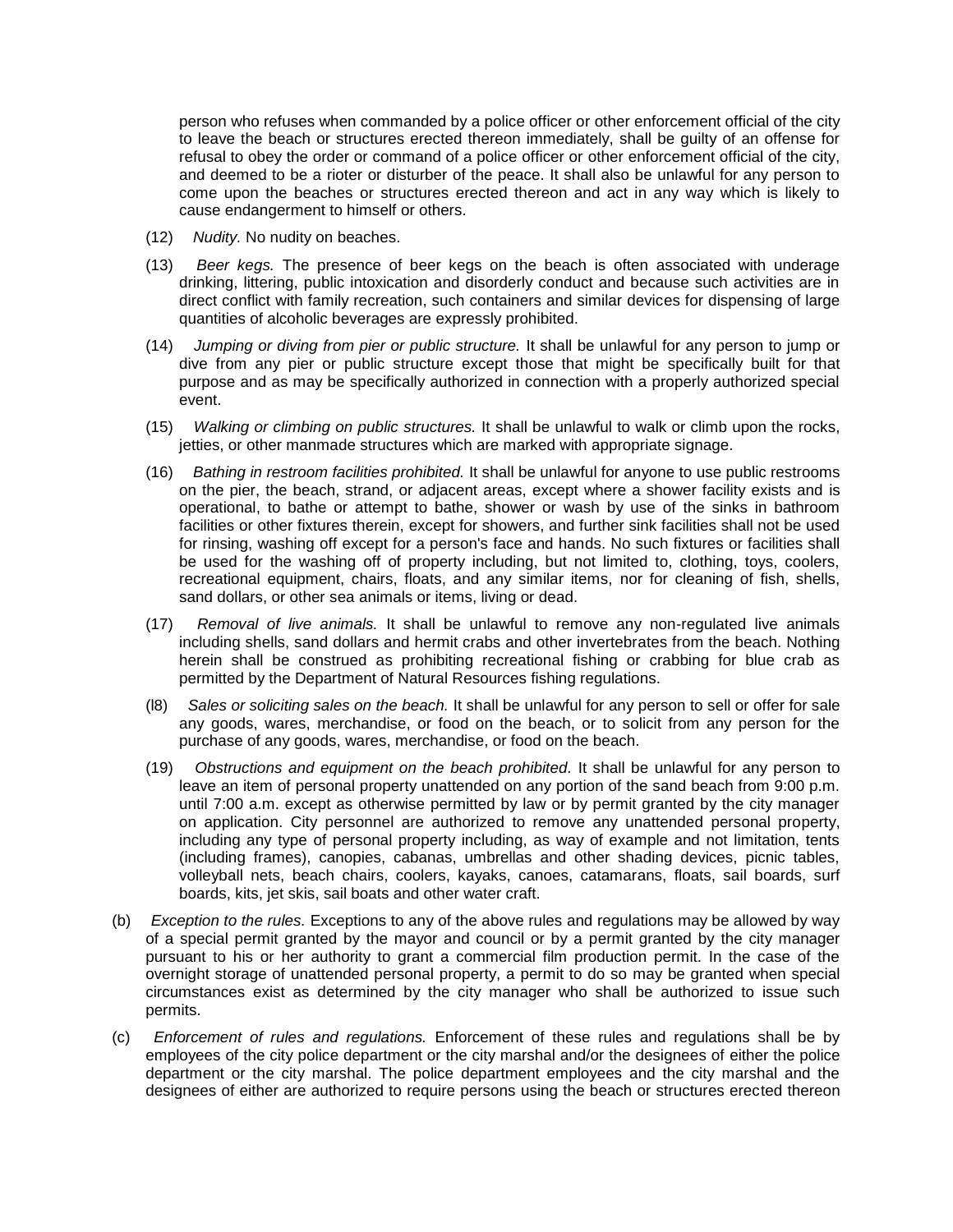to obey reasonable commands designed to protect the public and public property, and the failure to obey any lawful command of those individuals shall be a violation of this section.

- (d) *Penalty for violation.* Any person convicted of violating any of the provisions of this section shall be punished by a fine not to exceed \$1,000.00 or imprisonment for a term not exceeding six months and to perform community service for a period not exceeding 60 days, any or all such penalties in the discretion of the judge. When found by an employee as described above, the person responsible for the violation will be issued a citation and subpoena which names the violation and establishes a date for the violator to appear in court to answer the charge. Violators may elect to pay the fine without appearing in court; such action shall constitute a plea of guilty to the charge. When confronted with a violation, enforcing officers may exercise discretion to the point of transporting violators without delay to the police station for the purpose of posting bond in order to ensure their appearance in court.
- (e) *Penalty for pet prohibition* . The fine for the offense of violating subsection (a)(4) of this section prohibiting pets on the beach, shall not be less than \$200.00 for the first offense plus applicable court fees, and not less than \$400.00 for subsequent offenses, plus applicable court fees for any subsequent offense occurring within a 12-month period of a preceding offense.
- (f) *Penalty for litter.* The fine for the offense of violating subsection (a)(2) of this section prohibiting litter on the beach, shall be not less than \$100.00 plus applicable court fees and not less than \$200.00 for subsequent offenses plus applicable court fees for any subsequent offense occurring within a 12 month period of a preceding offense.
- (g) *Penalty for abuse of restroom facilities.* The fine for the offense for violation of subsection (a)(16) of this section prohibiting bathing in inappropriate restroom facilities, shall be \$100.00 plus applicable court costs.

(Code 1983, § 9-5-1; Ord. No. 2005-11B, 6-21-2005; Ord. of 6-8-2006; Ord. of 4-26-2007(1); Ord. of 6-11-2009(1); Ord. No. 29-2011A, 7-28-2011; Ord. No. 33-2011, 8-11-2011; Ord. No. 36-2011, 9-8-2011; Ord. No. 41-2014, § 1, 8-14-2014; Ord. No. 12-2015, § 1, 4-9-2015; Ord. No. [26-2015](http://newords.municode.com/readordinance.aspx?ordinanceid=740898&datasource=ordbank) , § 1, 9-10-2015; Ord. No. [16-2016](http://newords.municode.com/readordinance.aspx?ordinanceid=781673&datasource=ordbank) , § 1, 6-23-2016)

Sec. 12-2. - Shark fishing prohibited.

- (a) It shall be unlawful for anyone to fish for sharks of any species on or from any of the public beaches, docks or piers of the city.
- (b) Violations shall be punishable by fines not to exceed \$300.00 and/or imprisonment not to exceed six months and/or to perform community service for a period not exceeding 60 days, any or all such penalties in the discretion of the municipal judge.

(Code 1983, § 9-6-1)

Secs. 12-3—12-27. - Reserved.

ARTICLE II. - WATERCRAFT

Sec. 12-28. - Powered (motorized) watercrafts—Restrictions; penalty.

- (a) It shall be unlawful for any person owning, borrowing, leasing, or renting a powered (motorized) watercraft to:
	- (1) Ingress or egress the waters surrounding the city other than at the municipal boat ramp on the Back River at Chatham Avenue, a private residential dock, or a commercial marina; or